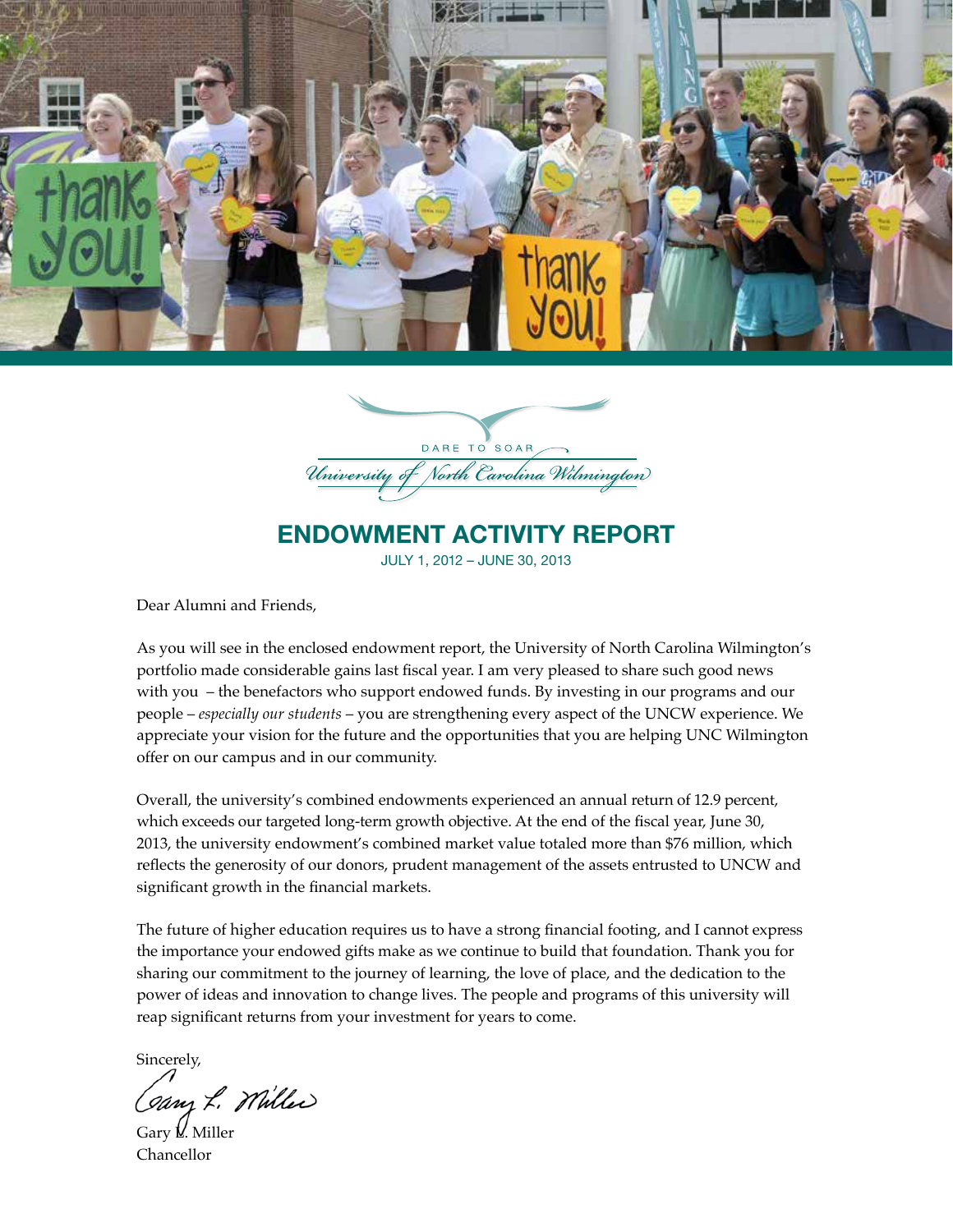#### **UNCW Endowment Pool Asset Allocation** as of June 30, 2013

## **The UNCW Endowment – by the Numbers**

|                                | 2012-13      | 2011-12      |
|--------------------------------|--------------|--------------|
| End of year value              | \$76,025,968 | \$67,711,177 |
| Average Value                  | 187,718      | 174,513      |
| <b>Investment Performance</b>  | 12.90%       | 5.70%        |
| <b>New Contributions</b>       | 2,284,233    | 3,018,440    |
| <b>Endowment Distributions</b> | (2,195,641)  | (1,625,345)  |

### **Endowments for:**

| Scholarships                      | 31,814,545   | 28,587,464   |
|-----------------------------------|--------------|--------------|
| <b>Academic Support</b>           | 16,018,306   | 16,176,034   |
| Professorships                    | 14,682,090   | 12,724,767   |
| <b>Facilities</b>                 | 5,544,880    | 5,116,451    |
| <b>Public Service</b>             | 2,327,954    | 2,018,403    |
| <b>General University Support</b> | 5,638,193    | 3,088,058    |
| <b>Total Endowments</b>           | \$76,025,968 | \$67,711,177 |



A. Asset Classes of Investment Funds



# **THE UNCW ENDOWMENT**

The University of North Carolina Wilmington and the UNCW Foundation Inc. encourage endowment gifts from alumni, parents, students and friends of the university to ensure that support for UNCW students, faculty and programs will thrive in perpetuity. An endowment is a long-term investment that creates financial stability, allowing the university to plan using dependable and predictable sources of revenue. Moreover, an endowed gift offers alumni and friends the opportunity to connect a family name and other loved ones to an area of the university in which they have a special interest. Donors of endowments may either give money to UNCW for supporting programs at the university's discretion (unrestricted endowments) or set up specific endowments for agreed purposes (restricted endowments), such as scholarships, professorships, academic and athletic programs, research and public service engagement.

Endowment gifts are prudently managed by the university and foundation in order to generate adequate income for the endowments' purposes while protecting their real value against inflation and, ideally, producing a surplus beyond this level. Gifts are invested in pooled investment funds within each entity. The accounting for these funds is similar to that of a mutual fund, with each individual endowment owning a pro-rata share of the pooled assets and participating in the pro-rata share of investment gains/losses.

The university and foundation endowment portfolio that supports UNCW has grown significantly since inception. Endowment funds support initiatives that promote excellence at UNCW – scholarships and fellowships for our students, professorships for distinguished faculty, and research and program support. The benefits of these lasting gifts have been felt across the campus, with every dollar helping to support vital activities and shaping the character of the university, and ensuring permanent financing for the many endeavors of UNCW's students and faculty.

This document provides an overview of what the endowment portfolio does for the university and serves as a financial report of its investment and distribution activities for the past year. A separate statement detailing information on a donor's particular endowment(s) is also included with this report. Additional information about UNCW's endowment, including definition of terms, can be found online at www.uncw.edu/endowmentreport.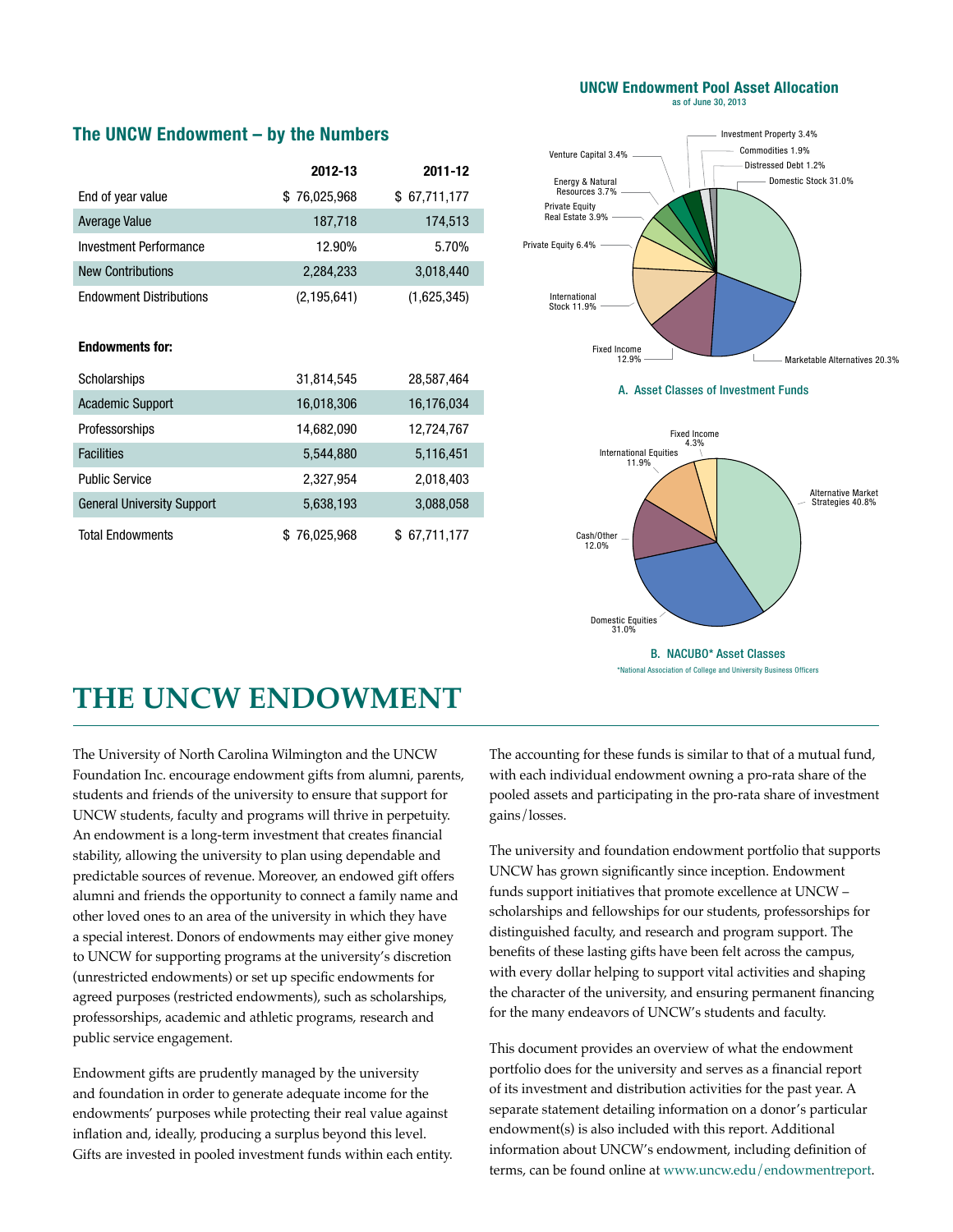### HOW LARGE IS UNCW'S ENDOWMENT PORTFOLIO AND HOW DOES IT COMPARE TO THOSE OF PEER INSTITUTIONS

As of June 30, 2013, UNCW's total endowment portfolio was worth \$76,025,968. Since July 1, 2005, 179 endowments have been created, bringing the total number to 404. In fiscal year 2013, the pooled endowment portfolio's annual rate of return was 12.9 percent; compared to the median return of 12.1 percent for the 221 endowments and foundations in the BNY Mellon Universe.

#### HOW DOES UNCW MANAGE THE ENDOWMENT?

The chancellor, vice chancellor for business affairs and Endowment Board of the UNCW Board of Trustees are responsible for the prudent management of and accounting for endowment funds under guidelines set by the Endowment Board, in accordance with generally accepted accounting principles, and in compliance with laws/regulations. Upon the recommendation of the Endowment Board, the university has invested the endowment in UNC Management Corporation Investment Fund (www.uncmc.unc.edu), GMO Quality Fund and GMO US Equity Fund (www.gmo.com), The Investment Fund for Foundations (www.tiff.org), and the North Carolina Short-Term Investment Fund (STIF). The foundation's pooled endowments are invested in UNC Management Corporation Investment Fund and the North Carolina Short-Term Investment Fund (STIF), and also hold a note to the university. The goals are to provide stable and increasing support for future generations at UNCW.

### WHAT ARE THE UNIVERSITY'S INVESTMENT POLICIES?

The university and foundation investment policies are based on maximizing long-term returns at an acceptable level of risk. The pooled endowments, representing 96 percent of available funds, are invested in five funds: UNC Management Corporation Investment Fund (52 percent), TIFF's Multi-Asset Fund (19 percent), GMO Quality Fund (13 percent), GMO US Equity Fund (7 percent) and NC STIF (5 percent). These funds are broadly diversified to provide long-term protection against the volatility inherent in equities and bonds (see graphs  $A \& B$ ). Of the remaining 4 percent of the portfolio, 3 percent is dedicated to real estate utilized by the university and 1 percent has been given toward a student managed investment fund, which allows students to learn fundamentals of investment analysis and portfolio construction.

UNCW Endowment Comparisons



#### HOW HAS THE ENDOWMENT PERFORMED?

Percent

During fiscal year 2013, our endowment portfolio performance experienced considerable growth, exceeding our long-term objective of CPI (Consumer Price Index) plus the annual spending rate. Our one-year return of 12.9 percent ranks above the median return of the BNY Mellon Universe of 221 endowment and foundation funds. The three-year return shows the significant recovery experienced following the market losses of 2008-09 and reflected in the five-year returns. More importantly, over the past 10 years the portfolio's solid 9.1 percent return both exceeds our long-term objective and ranks in the top quartile of the BNY Mellon Endowment and Foundation Universe.

#### WHAT IS UNC WILMINGTON'S PAYOUT POLICY?

Annually, the UNCW Endowment Board of the Board of Trustees and the Investment Committee of the Foundation Board review the payout rate for the upcoming fiscal year (July 1 through June 30). The payout is a percentage of the endowment's average market value for the 12 quarters of the three prior calendar years.

*For 2012-13, the boards approved a spending rate of 4.5 percent. This payout percentage is applicable to all endowments in the absence of another rate made explicit by the endowment agreement. In establishing the spending policy, the boards are required to consider the university's long- and short-term needs, present and anticipated financial requirements, expected total return on its investments, price-level trends and general economic conditions. The spending policy strives to maximize total return while minimizing risk, in order to provide a steady stream of income to present and future generations and protect the purchasing power of the endowments from erosion by inflation. For fiscal years 2006 through 2010, the approved spending rate was 4.5 percent; however, due to the market losses in 2008, the spending rate approved for the 2010-11 and 2011-12 academic years was lowered to 3.5 percent in an effort to preserve the endowment and allow for future growth.*